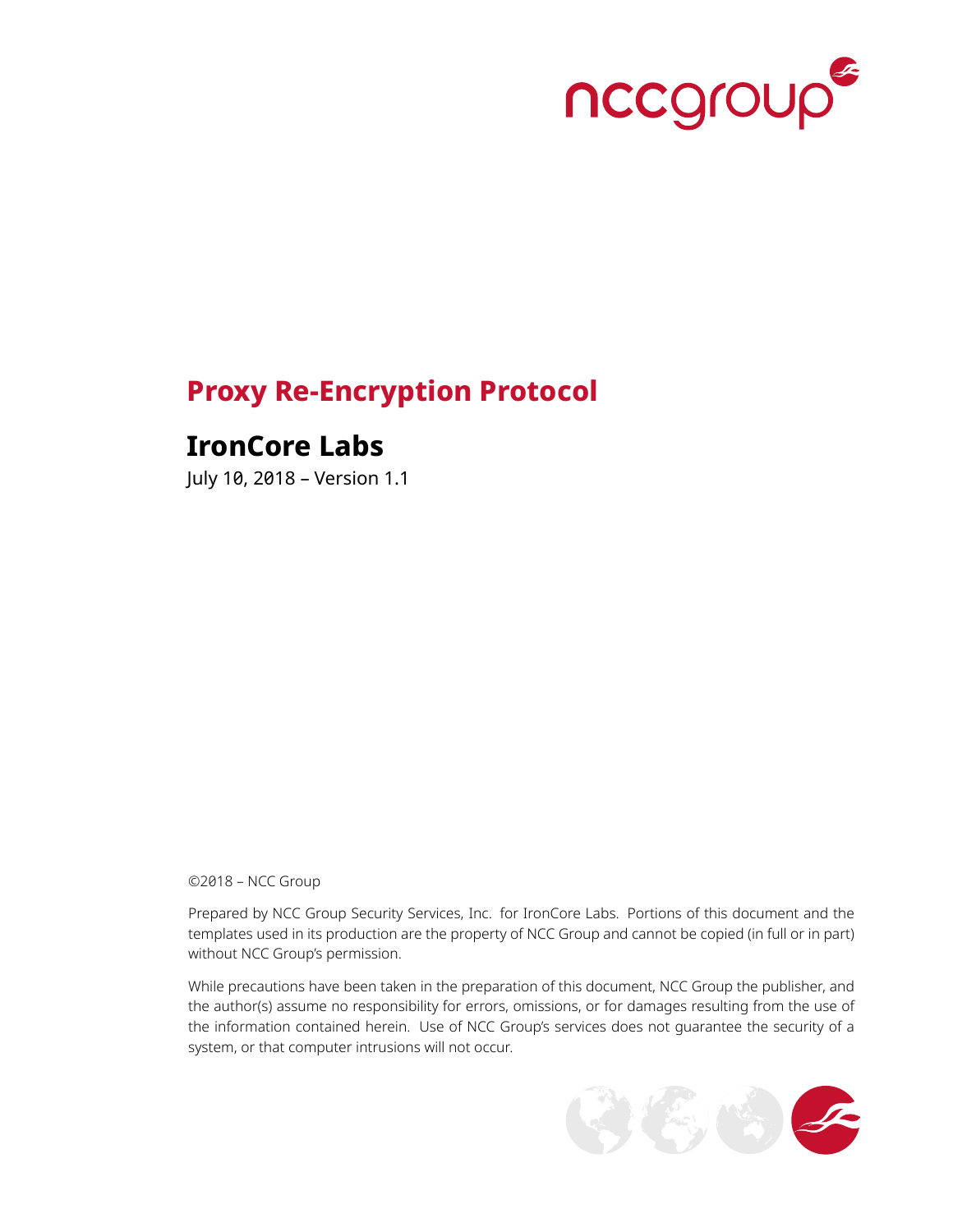## **Executive Summary**



### **Synopsis**

From February 26 to March 18, 2018, IronCore Labs engaged NCC Group's Cryptographic Services Practice to perform a review of their proxy re-encryption protocol and implementation. The review aimed at validating the specific choice of the pairing-friendly elliptic curve in the protocol, and verifying that the Scala implementation is a secure incarnation of that protocol. The Scala code targets both the Java virtual machine, and in-browser execution through Scala-js; this translates Scala code to JavaScript or WebAssembly.

The review covered IronCore's recrypt library implementation, using internal version numbers 7.0.2- SNAPSHOT, then 8.0.1-SNAPSHOT, and finally 11.0.0- SNAPSHOT. This last version was verified to be strictly equivalent to the first open-source version, $1$  save for some extra source code comments, and a version renumbered to 1.3.0-SNAPSHOT. The protocol was described in a draft version of an article, which was ultimately published. $2$  This review did not cover any of IronCore's commercial offerings. One consultant performed the engagement, which consisted of 15 person-days of effort, and an additional one-day retest on April 24, 2018.

### **Scope**

Two specific questions were expressed by IronCore:

- 1. Are the chosen pairing and elliptic curve $3$  cryptographically sound and secure?
- 2. Is the Scala implementation a faithful and correct embodiment of the protocol?

The protocol itself is derived from a 2009 proposal by Wang and Cao; it was however slightly modified by IronCore Labs to make it better fit their use case, in which a single proxy is used for many users and devices, and also to address security weaknesses that were discovered a few years after the original protocol publication. Proxy re-encryption actors (proxies, users, devices, etc.) own public/private key pairs; the binding of public keys to actor identities was not in scope.

### **Limitations**

The underlying Wang-Cao protocol, modified by Cai and Liu, is relatively recent, and has not yet received an extensive academic review. NCC Group's review focuses on whether IronCore's choice of parameters and

implementation faithfully follow the protocol, but we cannot guarantee that the protocol itself is secure.

The current IronCore implementation is not "constanttime'' and thus may allow secret values to leak through timing-based side channels. This was already known, and a constant-time implementation would require substantial reengineering of the code. Some more information on that subject is detailed in [find](#page-10-0)[ing NCC-IronCore-recrypt-006 on page 11.](#page-10-0)

### **Key Findings**

The main findings were the following:

- A key derivation process, to obtain a symmetric encryption key, was identical to a hash value meant for authentication and traveling unprotected on the wire.
- Input curve points were not validated to really belong to the curve, leading to the possibility of small subgroup attacks by using points on alternate curves.

Both issues were fixed in internal version 8.0.1.

### **Strategic Recommendations**

The chosen curve was secure with regards to current technology, but fell short of the expected goal of "128-bit security", at a level of about 100 bits. We recommended switching to a Barreto-Naehrig curve with a larger base field. This recommendation was followed by IronCore Labs. In internal version 11.0.0- SNAPSHOT, a new Barreto-Naehrig curve was defined, with a 480-bit base field, thus ensuring 128-bit security against the best-known discrete logarithm methods in the field extensions used by BN curves.

The current implementation of base field operations uses Scala's standard scala.math.BigInt class, which is not optimized for modular arithmetics. We recommend switching to a custom implementation, using Montgomery's multiplication; this would allow better performance, especially when targeting a plain JavaScript output with no WebAssembly support, and is necessary in order to achieve, as a long-term goal, an implementation that is free of timing-based side channels.

Some other improvements on curve operations and Miller's algorithm implementation are detailed in [Ap](#page-12-0)[pendix A on page 13.](#page-12-0) Internal version 11.0.0-SNAPSHOT includes some of the suggested improvements.

<span id="page-1-0"></span><sup>1</sup><https://github.com/IronCoreLabs/recrypt/commit/4fb521d1c68668f1af5c90ac1993242b96f5a221>

<span id="page-1-1"></span><sup>2</sup>Cryptographically Enforced Orthogonal Access Control at Scale, <https://dl.acm.org/citation.cfm?id=3201602>

<span id="page-1-2"></span><sup>&</sup>lt;sup>3</sup>New software speed records for cryptographic pairings, <https://eprint.iacr.org/2010/186>

<sup>2 |</sup> IronCore Labs Proxy Re-Encryption Protocol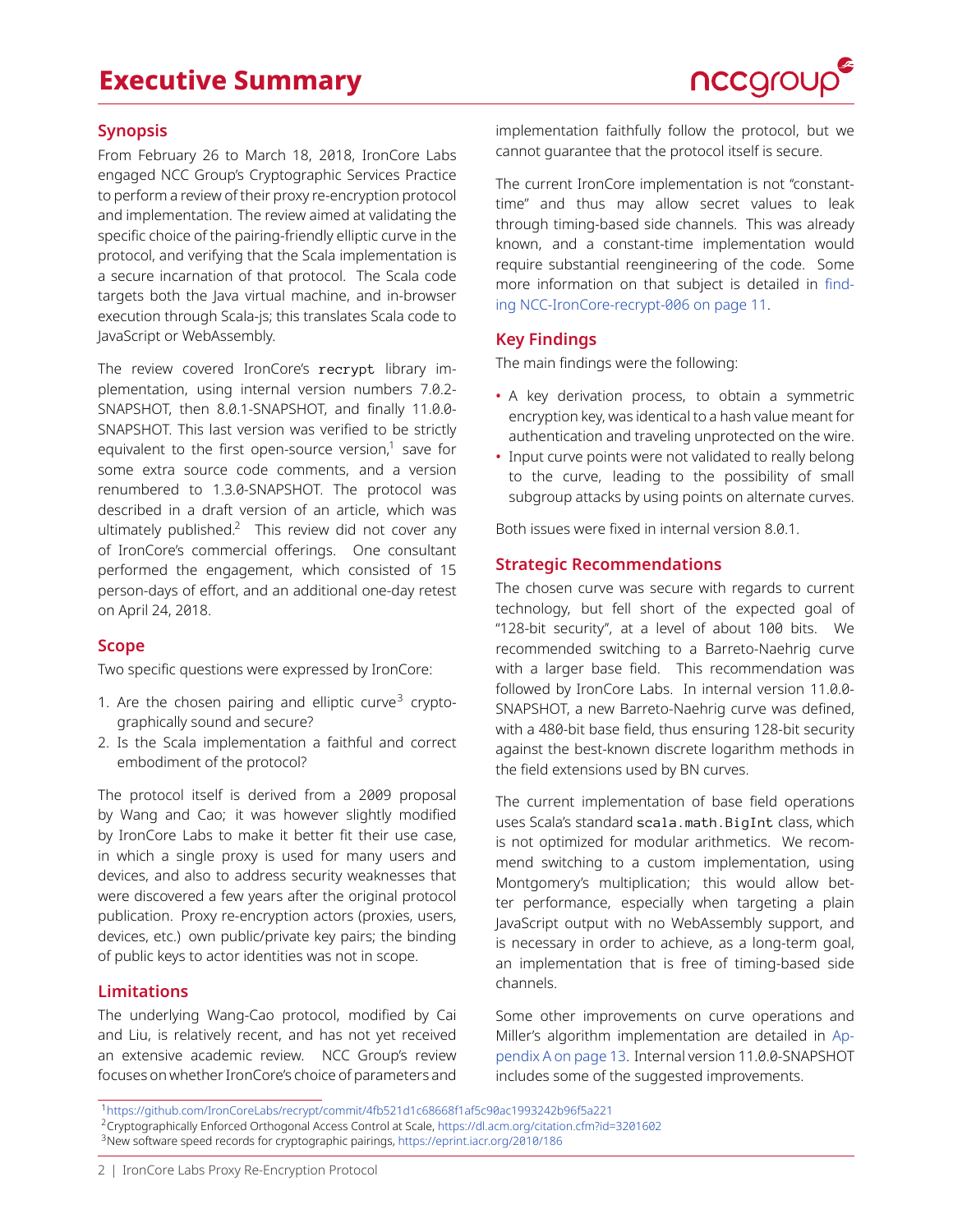## **Dashboard**



### **Target Metadata**

### **Engagement Data**

| <b>Name</b>      | Proxy Re-Encryption Protocol |
|------------------|------------------------------|
| <b>Type</b>      | Library                      |
| <b>Platforms</b> | Scala and Scala-js           |

| Type               | Cryptographic and Implementation Review |
|--------------------|-----------------------------------------|
| <b>Method</b>      | Architectural and Source Code Review    |
| <b>Dates</b>       | 2018-02-26 to 2018-03-20                |
| <b>Consultants</b> |                                         |
| Level of effort    | 15 person-days                          |

### **Finding Breakdown**

| Critical Risk issues |   |
|----------------------|---|
| High Risk issues     | 1 |
| Medium Risk issues   | 1 |
| Low Risk issues      | 3 |
| Informational issues | 1 |
| <b>Total issues</b>  | ĥ |
|                      |   |



### **[Category Breakdown](#page-12-0)**

| Cryptography    |  |
|-----------------|--|
| Data Exposure   |  |
| Data Validation |  |

### **Component Breakdown**

| Protocol             |  |
|----------------------|--|
| Decryption Engine    |  |
| Algorithm Parameters |  |
| Schnorr Signature    |  |
| Random Generation    |  |
| Algebraic Primitives |  |
|                      |  |

| Critical High Medium Low Informational |  |  |
|----------------------------------------|--|--|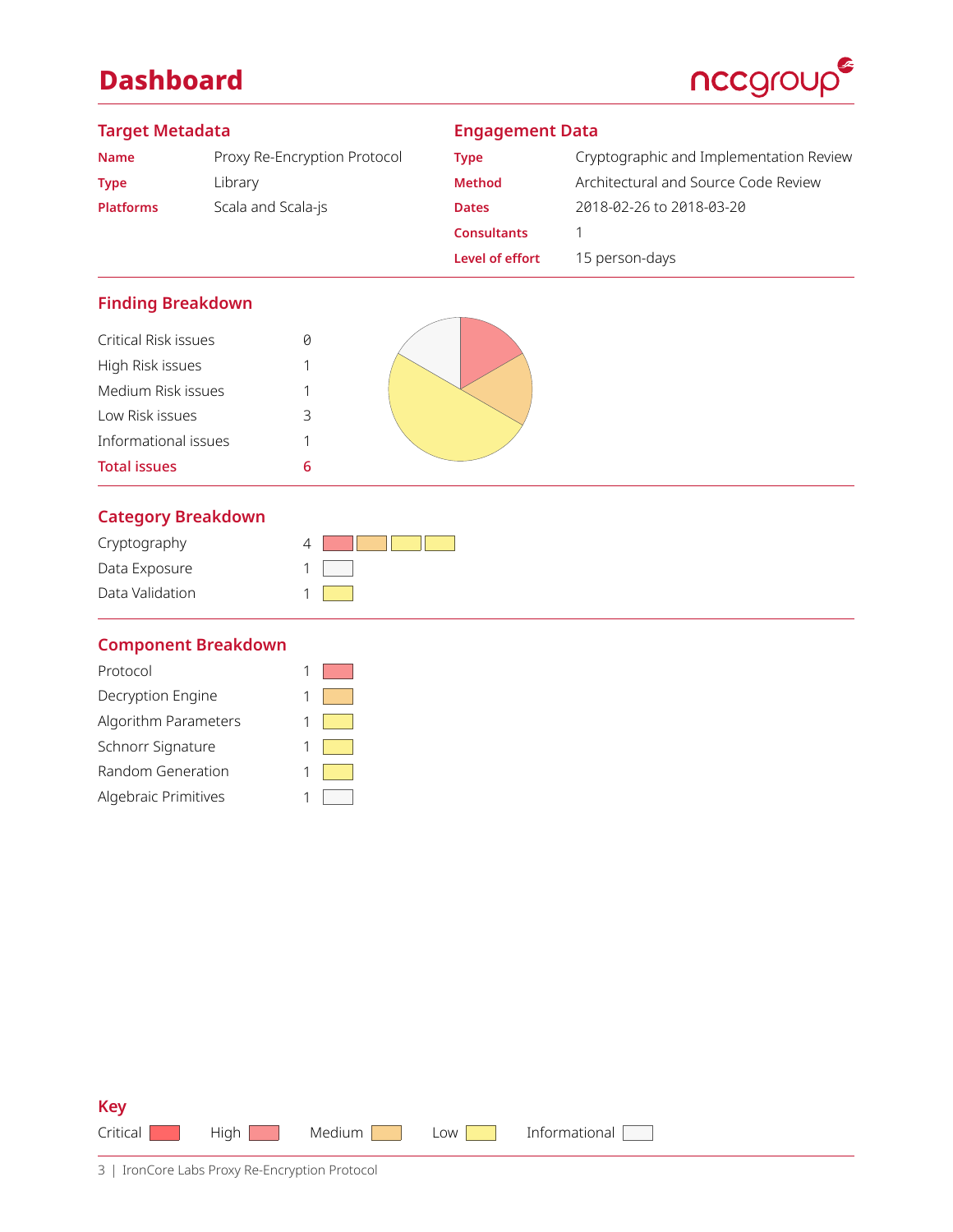## **Table of Findings**



For each finding, NCC Group uses a composite risk score that takes into account the severity of the risk, application's exposure and user population, technical difficulty of exploitation, and other factors. For an explanation of NCC Group's risk rating and finding categorization, see [Appendix B on page 16.](#page-15-0)

| Title                                                | <b>Status</b> | ΙD  | <b>Risk</b>   |
|------------------------------------------------------|---------------|-----|---------------|
| Derived Keys Are Identical to Authentication Hashes  | Fixed         | 002 | High          |
| Input Points Are Not Verified to Belong to the Curve | Fixed         | 003 | Medium        |
| Selected Curve Security Is Lower Than Expected       | Fixed         | 001 | Low           |
| Per-Signature Secret Values Are Biased               | Reported      | 004 | Low           |
| Random Value Range Is Not Validated                  | Reported      | 005 | Low           |
| Implementation Is Not Constant-Time                  | Reported      | 006 | Informational |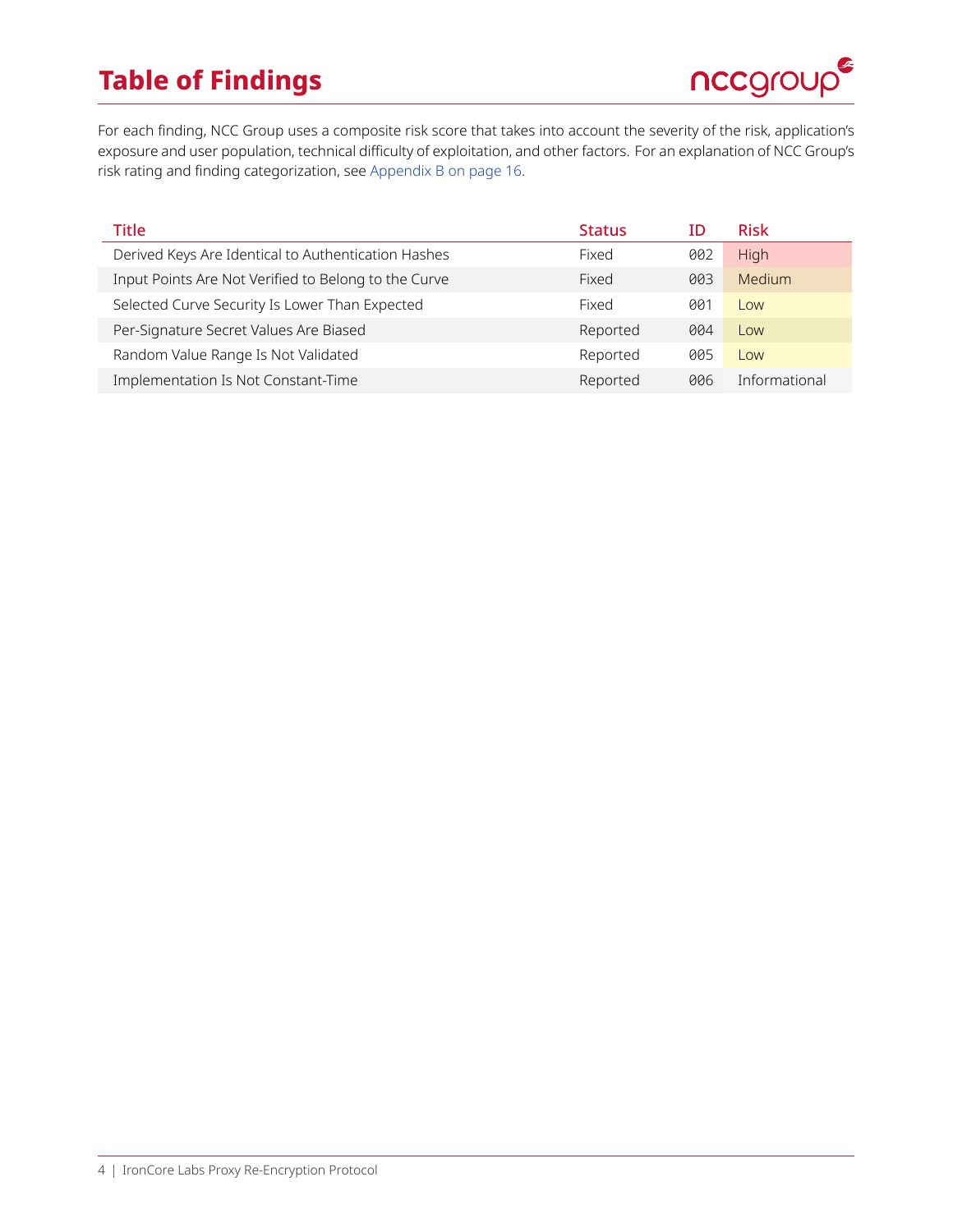# **Finding Details**



<span id="page-4-0"></span>

| <b>Finding</b>         | Derived Keys Are Identical to Authentication Hashes                                                                                                                                                                                                                                                                                                                                                                                                                                                                                                                                                                                 |
|------------------------|-------------------------------------------------------------------------------------------------------------------------------------------------------------------------------------------------------------------------------------------------------------------------------------------------------------------------------------------------------------------------------------------------------------------------------------------------------------------------------------------------------------------------------------------------------------------------------------------------------------------------------------|
| <b>Risk</b>            | Impact: High, Exploitability: Medium<br>High                                                                                                                                                                                                                                                                                                                                                                                                                                                                                                                                                                                        |
| Identifier             | NCC-IronCore-recrypt-002                                                                                                                                                                                                                                                                                                                                                                                                                                                                                                                                                                                                            |
| <b>Status</b>          | Fixed                                                                                                                                                                                                                                                                                                                                                                                                                                                                                                                                                                                                                               |
| Category               | Cryptography                                                                                                                                                                                                                                                                                                                                                                                                                                                                                                                                                                                                                        |
| Component              | Protocol                                                                                                                                                                                                                                                                                                                                                                                                                                                                                                                                                                                                                            |
| Location               | • internal/InternalApi.scala, methods encrypt() and decrypt()<br>• CoreApi.scala, methods deriveSymmetricKey() and derivePrivateKey()                                                                                                                                                                                                                                                                                                                                                                                                                                                                                               |
| Impact                 | Eavesdroppers may observe the AuthHash value, which is sent unencrypted, and is equal to<br>the value of symmetric keys derived from the random plaintext; they may thus decrypt all<br>data encrypted with that key.                                                                                                                                                                                                                                                                                                                                                                                                               |
| Description            | The proxy re-encryption protocol handles encryption of plaintext messages which must have<br>a specific format (they are elements of a subgroup of order $r$ of the multiplicative group of<br>invertible elements in the field extension $\mathbb{F}_{p^{12}}$ ). Since encoding arbitrary data into such a<br>format is complicated and expensive, the plaintext messages are actually random elements,<br>which derived symmetric keys with a SHA-256 hash are derived from, to be used with a<br>classic symmetric encryption algorithm. This process is described in the documentation of<br>the InternalApi.encrypt() method: |
|                        | /*<br>* Encrypt plaintext to publicKey. This public key encryption is not<br>* meant to encrypt arbitrary data; instead, you should generate a<br>* random plaintext value (an element of G_T), apply a SHA256 hash to<br>* it to generate a 32-bit number, and use that as a key for a<br>* symmetric algorithm like AES256-GCM to encrypt the data. Then use<br>* this method to encrypt the plaintext.<br>$\ast/$                                                                                                                                                                                                                |
|                        | The methods CoreApi.deriveSymmetricKey() and CoreApi.derivePrivateKey(), which<br>are part of the public API, embody this hashing step.                                                                                                                                                                                                                                                                                                                                                                                                                                                                                             |
|                        | The encryption protocol also includes computation of a value $ah$ , which is sent as part of<br>the ciphertext (but is not itself encrypted). $ah$ serves as proof that the sender knows the<br>plaintext value; it is defined to be the SHA-256 hash of the plaintext. This is implemented in<br>InternalApi.encrypt() and InternalApi.decrypt().                                                                                                                                                                                                                                                                                  |
|                        | This implies that the $ah$ value, which travels unprotected on the wire, and the derived sym-<br>metric key, to be used for further data encryption, are identical. An attacker observing the<br>exchanged traffic can learn the symmetric key, and then easily decrypt all the data.                                                                                                                                                                                                                                                                                                                                               |
| Recommendation         | The authentication hash $ah$ and/or the key derivation process must be modified to ensure<br>that the symmetric key cannot be inferred from the authentication hash.                                                                                                                                                                                                                                                                                                                                                                                                                                                                |
| <b>Client Response</b> | This issue was fixed in version 8.0.1 of the recrypt library: the authentication hash $ah$ is<br>now defined to be the hash of the concatenation of the ephemeral public key (also part of<br>the ciphertext) and the plaintext.                                                                                                                                                                                                                                                                                                                                                                                                    |
|                        |                                                                                                                                                                                                                                                                                                                                                                                                                                                                                                                                                                                                                                     |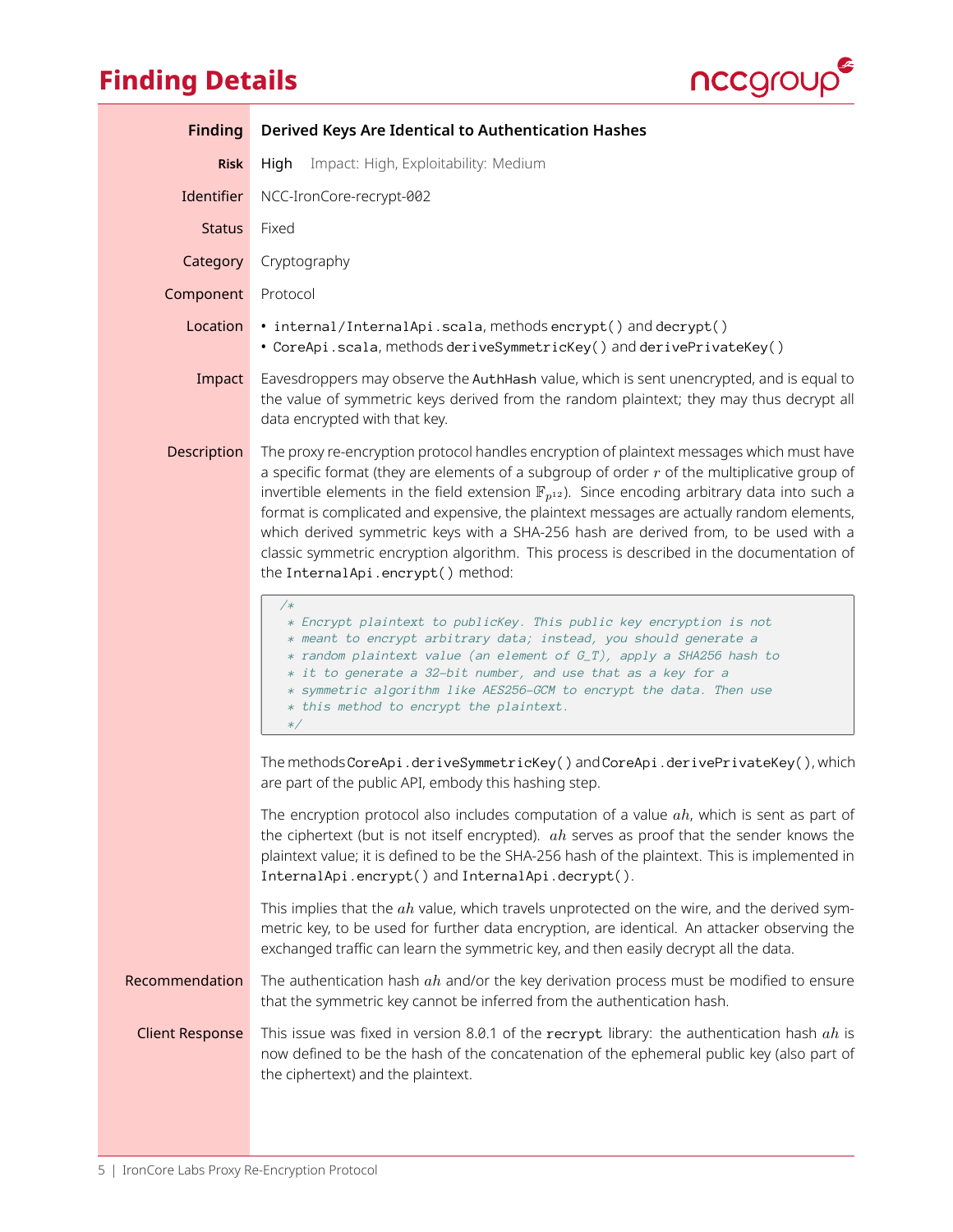

<span id="page-5-1"></span><span id="page-5-0"></span>

| <b>Finding</b>        | Input Points Are Not Verified to Belong to the Curve                                                                                                                                                                                                                                                                                                                                                                                                                                                                                                                                                                                                                |
|-----------------------|---------------------------------------------------------------------------------------------------------------------------------------------------------------------------------------------------------------------------------------------------------------------------------------------------------------------------------------------------------------------------------------------------------------------------------------------------------------------------------------------------------------------------------------------------------------------------------------------------------------------------------------------------------------------|
| <b>Risk</b>           | Impact: High, Exploitability: Low<br>Medium                                                                                                                                                                                                                                                                                                                                                                                                                                                                                                                                                                                                                         |
| Identifier            | NCC-IronCore-recrypt-003                                                                                                                                                                                                                                                                                                                                                                                                                                                                                                                                                                                                                                            |
| <b>Status</b>         | Fixed                                                                                                                                                                                                                                                                                                                                                                                                                                                                                                                                                                                                                                                               |
| Category              | Cryptography                                                                                                                                                                                                                                                                                                                                                                                                                                                                                                                                                                                                                                                        |
| Component             | Decryption Engine                                                                                                                                                                                                                                                                                                                                                                                                                                                                                                                                                                                                                                                   |
| Location              | internal/point/AffinePoint.scala, method apply()<br>(removed in version 11.0.0-SNAPSHOT)                                                                                                                                                                                                                                                                                                                                                                                                                                                                                                                                                                            |
| Impact                | Attackers may send carefully crafted invalid messages and observe the recipient's behavior<br>to infer information on the recipient's private key.                                                                                                                                                                                                                                                                                                                                                                                                                                                                                                                  |
| <b>Description</b>    | An encrypted message is a ciphertext consisting of (among other values) an ephemeral public<br>key (epk), which is a curve point. That point is sent as two coordinates $x$ and $y$ that should<br>nominally match the curve equation ( $y^2 = x^3 + 3$ ). However, the recipient code does not<br>verify that property. The sender may craft messages where epk is on an alternate curve, and<br>specifically on a subgroup of small order of such a curve. For instance, the curve $y^2 = x^3 + 1$<br>has small subgroups of order 2, 3, 4, 13, 139, 1868033                                                                                                      |
|                       | Invalid Curve Attacks <sup>4</sup> use points on small subgroups to obtain some partial information on<br>a private key, usually the remainder of the private key modulo the small subgroup order.<br>The attack requires subgroups small enough for an exhaustive search in that subgroup to<br>be feasible; on the other hand, there are many potential curves, leading to a wide choice<br>of subgroups to work with. In the case of the proxy re-encryption protocol, the attack must<br>go through the pairing computation, and thus depends on how the pairing implementation<br>works when used with invalid inputs; this is a currently unexplored subject. |
| Recommendation        | Incoming points, when decoded, should be systematically verified to belong to the intended<br>curve. The cost of verifying the curve equation (three multiplications in the base field) is<br>negligible with regards to a pairing evaluation or even a generic point multiplication.                                                                                                                                                                                                                                                                                                                                                                               |
| <b>Retest Results</b> | Version 8.0.1 of recrypt contains a modified AffinePoint class that systematically checks<br>the incoming data against the curve equation.                                                                                                                                                                                                                                                                                                                                                                                                                                                                                                                          |
|                       | In version 11.0.0, the AffinePoint class has been removed, and its functionality merged<br>into Homogeneous Point, which now includes the systematic validity check on incoming point<br>data.<br>4https://web-in-security.blogspot.com/2015/09/practical-invalid-curve-attacks.html                                                                                                                                                                                                                                                                                                                                                                                |
|                       |                                                                                                                                                                                                                                                                                                                                                                                                                                                                                                                                                                                                                                                                     |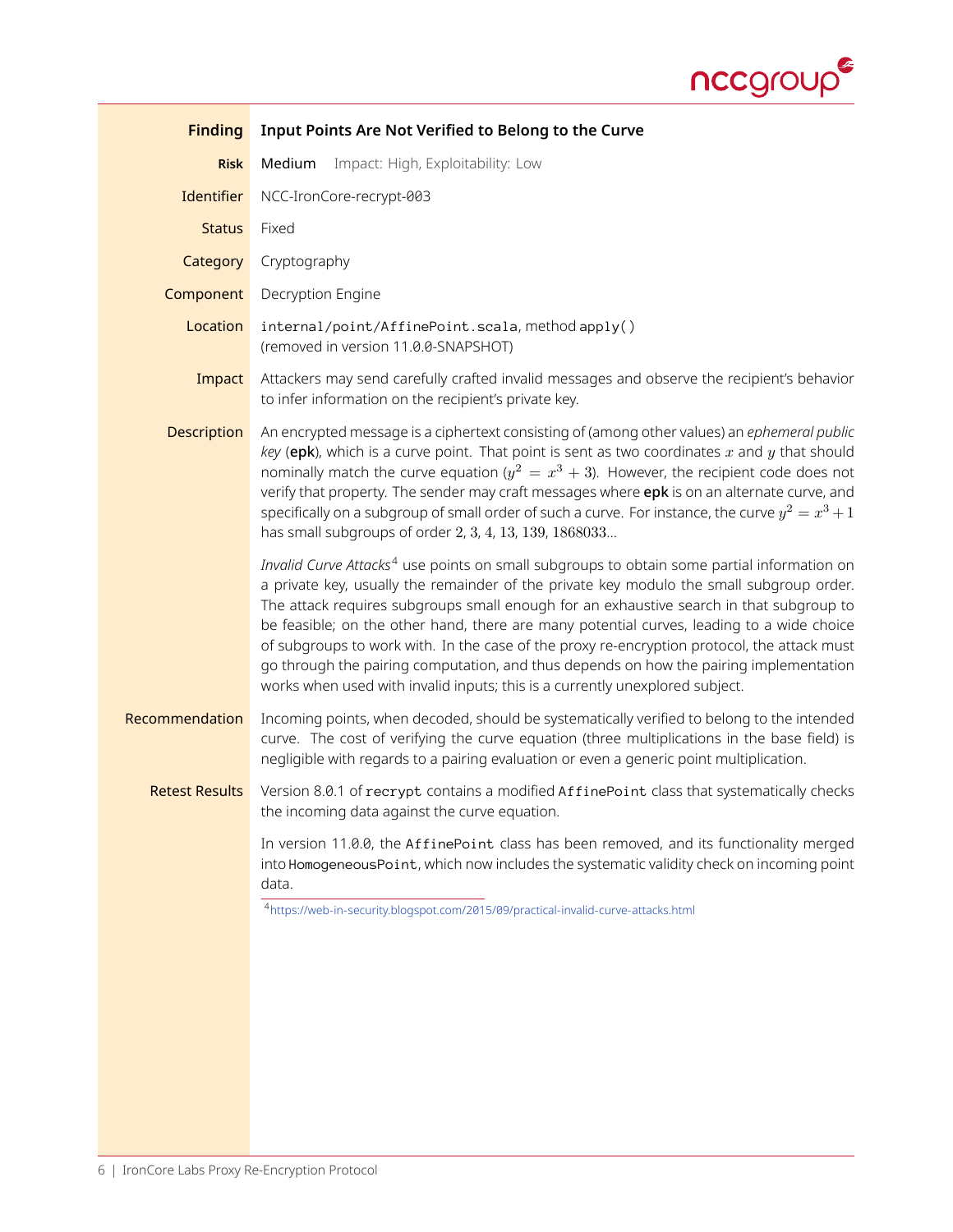

<span id="page-6-0"></span>

| <b>Finding</b>     | Selected Curve Security Is Lower Than Expected                                                                                                                                                                                                                                                                                                                                                                                                                                                                                                                                                                                                                                                                                                       |
|--------------------|------------------------------------------------------------------------------------------------------------------------------------------------------------------------------------------------------------------------------------------------------------------------------------------------------------------------------------------------------------------------------------------------------------------------------------------------------------------------------------------------------------------------------------------------------------------------------------------------------------------------------------------------------------------------------------------------------------------------------------------------------|
| <b>Risk</b>        | Impact: High, Exploitability: None<br>Low                                                                                                                                                                                                                                                                                                                                                                                                                                                                                                                                                                                                                                                                                                            |
| <b>Identifier</b>  | NCC-IronCore-recrypt-001                                                                                                                                                                                                                                                                                                                                                                                                                                                                                                                                                                                                                                                                                                                             |
| <b>Status</b>      | Fixed                                                                                                                                                                                                                                                                                                                                                                                                                                                                                                                                                                                                                                                                                                                                                |
| Category           | Cryptography                                                                                                                                                                                                                                                                                                                                                                                                                                                                                                                                                                                                                                                                                                                                         |
| Component          | Algorithm Parameters                                                                                                                                                                                                                                                                                                                                                                                                                                                                                                                                                                                                                                                                                                                                 |
| Location           | Choice of elliptic curve.                                                                                                                                                                                                                                                                                                                                                                                                                                                                                                                                                                                                                                                                                                                            |
| Impact             | By solving discrete logarithm in the field extension, attackers could recover private keys and<br>decrypt all messages.                                                                                                                                                                                                                                                                                                                                                                                                                                                                                                                                                                                                                              |
| <b>Description</b> | The proxy re-encryption protocol requires the use of a pairing-friendly elliptic curve. Such a<br>curve is characterized by the following parameters:                                                                                                                                                                                                                                                                                                                                                                                                                                                                                                                                                                                                |
|                    | • The base field order $(p,$ usually prime).<br>• The curve order $(n)$ .<br>• The subgroup order $r$ (a prime number, that divides $n$ ).<br>• The curve embedding degree, which is the smallest integer $k > 0$ such that r divides $p^k - 1$ .                                                                                                                                                                                                                                                                                                                                                                                                                                                                                                    |
|                    | The pairing operation transforms the Discrete Logarithm (DL) problem in the base elliptic<br>curve, into a multiplicative DL problem in the extension field $\mathbb{F}_{p^k}$ . The achieved "security<br>level" will then be the minimum of the difficulties of DL in the elliptic curve, and DL in the field<br>extension.                                                                                                                                                                                                                                                                                                                                                                                                                        |
|                    | The curve chosen by IronCore is the one described by Naehrig, Niederhagen and Schwabe<br>in 2010 <sup>5</sup> ; this is a specific instance of the Barreto-Naehrig curves. <sup>6</sup> That curve offers the<br>following characteristics:                                                                                                                                                                                                                                                                                                                                                                                                                                                                                                          |
|                    | • Base field order is a 256-bit prime $p$ .<br>• Curve order <i>n</i> is a 256-bit prime; the subgroup is then the complete curve (i.e. $r = n$ ).<br>• The curve embedding degree is $k = 12$ .                                                                                                                                                                                                                                                                                                                                                                                                                                                                                                                                                     |
|                    | There is no known DL solving algorithm for elliptic curves with better efficiency than generic<br>group algorithms, which have cost proportional to $\sqrt{r}$ . Thus, for elliptic curve DL, this curve<br>achieves "128-bit security", which is the target security level.                                                                                                                                                                                                                                                                                                                                                                                                                                                                         |
|                    | For multiplicative DL in the field extension, the traditional analysis is to infer the cost from the<br>best-known generic algorithm for moduli of that size. That algorithm is the General Number<br>Field Sieve. GNFS has two variants, for solving discrete logarithm and for integer factorization;<br>they have the same asymptotic cost, and measures on the current DL record (a 768-bit prime<br>modulus <sup>7</sup> ) show that the actual costs are similar. We can thus apply cost estimates for integer<br>factorization on DL in a prime field or field extension of similar size. According to that analysis,<br>the 3072-bit field extension ( $\mathbb{F}_{n^{12}}$ ) should offer multiplicative DL complexity of 124 to 128 bits. |
|                    | However, it has been recently discovered that this is an overestimate. Indeed, the base field<br>modulus p in a BN curve is expressed as the value of a polynomial $p = P(u) = 36u^4 +$<br><sup>5</sup> M. Naehrig, R. Niederhagen, and P. Schwabe, New software speed records for cryptographic pairings, https://eprint                                                                                                                                                                                                                                                                                                                                                                                                                            |
|                    | .iacr.org/2010/186<br><sup>6</sup> P. Barreto and M. Naehrig, Pairing-Friendly Elliptic Curves of Prime Order, https://eprint.iacr.org/2005/133<br>7T. Kleinjung, C. Diem, A. Lenstra, C. Priplata, and C. Stahlke, Computation of a 768-bit prime field discrete logarithm,                                                                                                                                                                                                                                                                                                                                                                                                                                                                         |

<span id="page-6-3"></span><span id="page-6-2"></span><span id="page-6-1"></span><https://eprint.iacr.org/2017/067>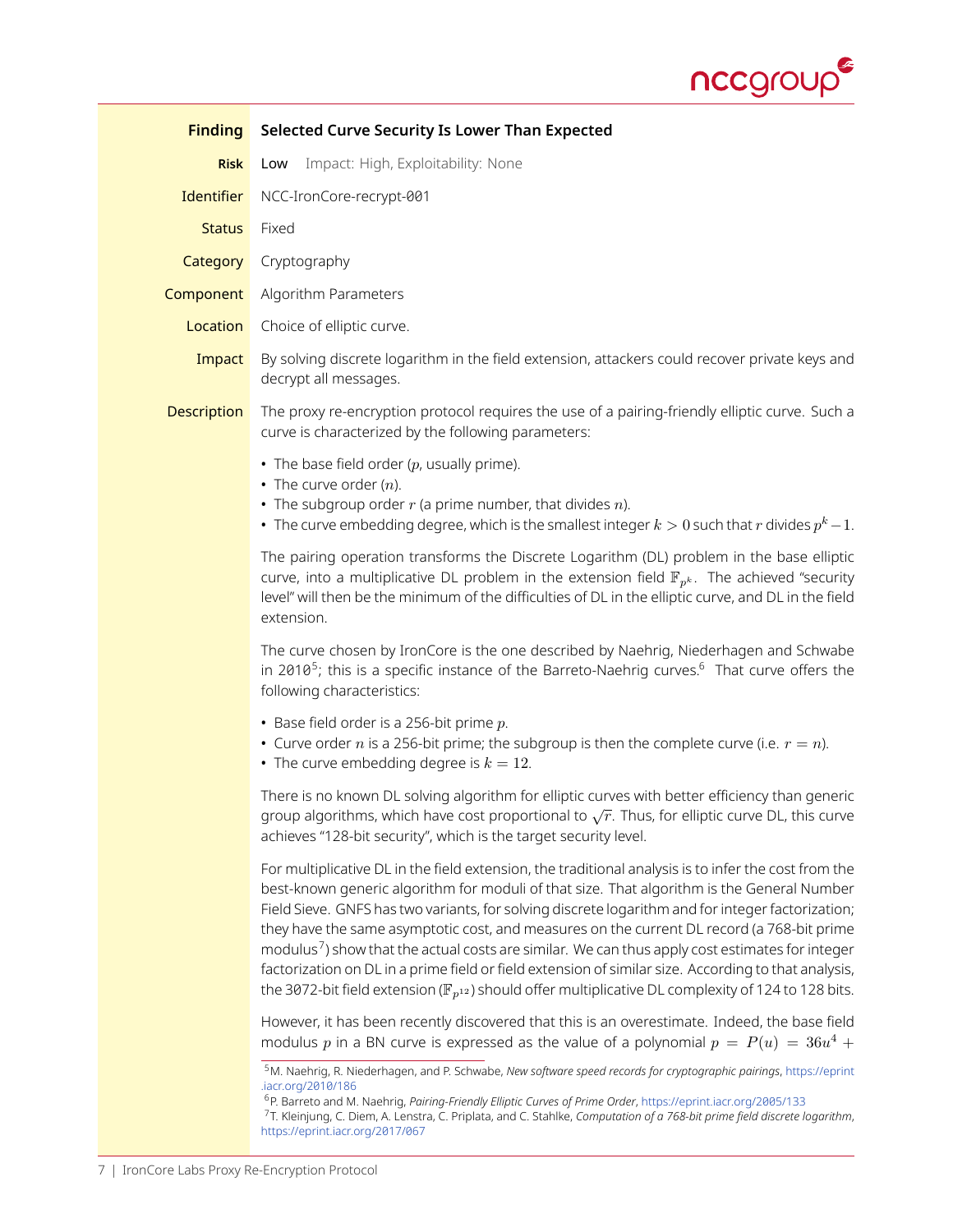

 $36u^3+24u^2+6u+1$ , for a small parameter  $u$  (less than 64 bits). This polynomial  $P$  has small enough coefficients to allow the use of a Special Number Field Sieve, which is more efficient than GNFS. Barbulescu and Duquesne $8$  estimated, for a BN curve with a 256-bit base field and embedding degree  $k=12$ , a multiplicative DL cost of a bit less than  $2^{100}.$  The specific curve selected by IronCore uses a different  $u$  parameter, but should yield a similar cost (or even a smaller attack cost, since that  $u$  happens to be a perfect cube, a property which allows a slight speed-up in computations, but is not a requirement of "normal" BN curves).

The curve selected by IronCore thus offers a security level of only 100 bits or so, possibly less if the special format of the  $u$  parameter can be further exploited in SNFS. A 100-bit security level is still beyond current technology; it is roughly as resistant as RSA-2048, which is in common wide usage. It is, however, substantially lower than the expected and targeted "128bit'' security level.

- Recommendation We recommend switching to a larger curve that provides the expected 128-bit security level. Barbulescu and Duquesne suggest new parameters for a BN curve, with a 114-bit  $u$  value, yielding a 462-bit base field modulus, and 5544-bit field extension. The currently selected curve is not breakable by current technology, but may induce user distrust by failing to meet the perceived security level of "128 bits" and associated notion of a "security margin".
	- Retest Results Version 11.0.0 of the recrypt library includes support for a new BN curve with a 480-bit base field size, which is enough to ensure a 128-bit security level. The curve was selected with the same methodology as the Naehrig-Niederhagen-Schwabe BN-256 curve, with a u parameter chosen as a cube of a low Hamming weight integer, with an adequate size to ensure a 480-bit base field. The curve order is prime and has extension degree exactly 12.

<span id="page-7-0"></span><sup>8</sup>R. Barbulescu and S. Duquesne, *Updating key size estimations for pairings*, [https://hal.archives-ouvertes.fr/hal-015](https://hal.archives-ouvertes.fr/hal-01534101/file/main.pdf) [34101/file/main.pdf](https://hal.archives-ouvertes.fr/hal-01534101/file/main.pdf)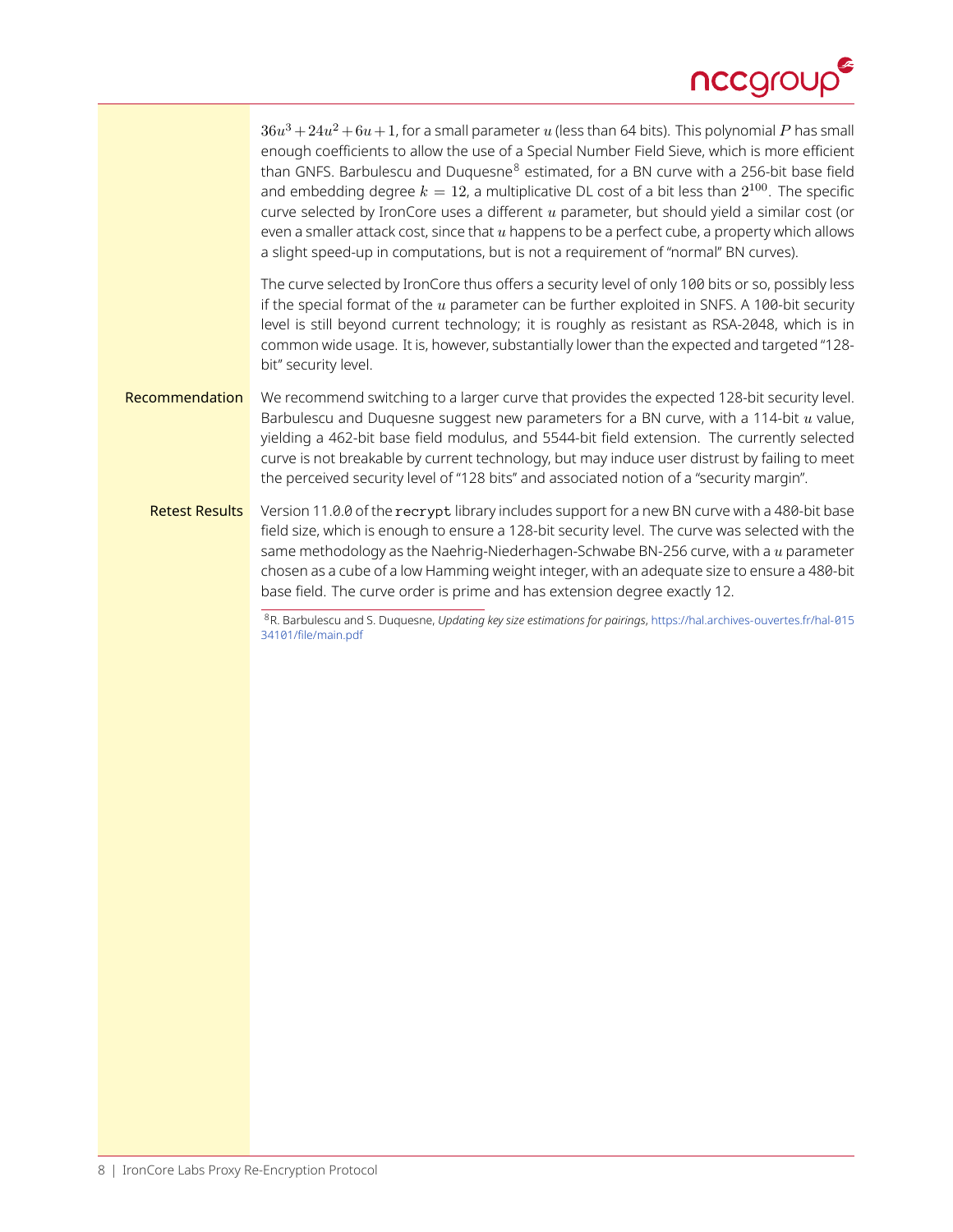

<span id="page-8-2"></span><span id="page-8-1"></span><span id="page-8-0"></span>

| <b>Finding</b>     | Per-Signature Secret Values Are Biased                                                                                                                                                                                                                                                                                                                                                                                                                                                                                                                                                                                                                                                                                                                                                                                                                                                                                                                                            |
|--------------------|-----------------------------------------------------------------------------------------------------------------------------------------------------------------------------------------------------------------------------------------------------------------------------------------------------------------------------------------------------------------------------------------------------------------------------------------------------------------------------------------------------------------------------------------------------------------------------------------------------------------------------------------------------------------------------------------------------------------------------------------------------------------------------------------------------------------------------------------------------------------------------------------------------------------------------------------------------------------------------------|
| <b>Risk</b>        | Impact: Medium, Exploitability: Low<br>Low                                                                                                                                                                                                                                                                                                                                                                                                                                                                                                                                                                                                                                                                                                                                                                                                                                                                                                                                        |
| Identifier         | NCC-IronCore-recrypt-004                                                                                                                                                                                                                                                                                                                                                                                                                                                                                                                                                                                                                                                                                                                                                                                                                                                                                                                                                          |
| <b>Status</b>      | Reported                                                                                                                                                                                                                                                                                                                                                                                                                                                                                                                                                                                                                                                                                                                                                                                                                                                                                                                                                                          |
| Category           | Cryptography                                                                                                                                                                                                                                                                                                                                                                                                                                                                                                                                                                                                                                                                                                                                                                                                                                                                                                                                                                      |
| Component          | Schnorr Signature                                                                                                                                                                                                                                                                                                                                                                                                                                                                                                                                                                                                                                                                                                                                                                                                                                                                                                                                                                 |
| Location           | CoreApi.scala, method schnorrSign()                                                                                                                                                                                                                                                                                                                                                                                                                                                                                                                                                                                                                                                                                                                                                                                                                                                                                                                                               |
| Impact             | Observation of many signatures could theoretically allow reconstruction of the signature<br>private key.                                                                                                                                                                                                                                                                                                                                                                                                                                                                                                                                                                                                                                                                                                                                                                                                                                                                          |
| <b>Description</b> | A Schnorr signature involves creation of a random private non-zero element $k$ modulo the<br>curve order $n$ . A new $k$ is generated for each signature value. In the context of the DSA<br>and ECDSA signature algorithms, an unpublished attack by D. Bleichenbacher shows how<br>the signature private key can be recovered from analysis of many signature values if the per-<br>signature element generation process is biased. If the bias is as little as 3 known bits in the<br>value of $k$ , then the private key may be recovered with only a hundred signature values, as<br>explained by Nguyen and Shparlinski in 2003. <sup>9</sup> If the bias is smaller, it can still be exploited,<br>but with a rapidly increasing number of required signatures.                                                                                                                                                                                                            |
|                    | In the recrypt library, the value of $k$ is obtained by generating a sequence of 256 random<br>bits, interpreting it as an integer, and reducing it modulo the curve order. Since the curve<br>order n is close to $0.561 \cdot 2^{256}$ , values below $0.439 \cdot 2^{256}$ are twice as likely to be selected than<br>values above that threshold. Since all values are still possible, the bias is much lower than in<br>the Nguyen and Shparlinski analysis. In a 2001 report from S. Vaudenay <sup>10</sup> (section 5), some<br>extra information is provided on Bleichenbacher's attack, stating that such a small bias could<br>still be exploited with $2^{22}$ signatures, and a substantial computational cost ( $2^{63}$ operations).                                                                                                                                                                                                                                |
|                    | The intended use of Schnorr signatures in the IronCore systems is to compute a single<br>signature as part of a device initial configuration. As such, it is expected that there will never<br>be a sufficient number of available signature values, for a given private key, to allow the attack<br>to apply. Nevertheless, Vaudenay states that the attack might be made more efficient, and<br>very little has been published on that subject since.                                                                                                                                                                                                                                                                                                                                                                                                                                                                                                                           |
| Recommendation     | We recommend amending the per-signature random generation process in order to make it<br>uniform. Two main strategies are available:                                                                                                                                                                                                                                                                                                                                                                                                                                                                                                                                                                                                                                                                                                                                                                                                                                              |
|                    | 1. Generate a random value of exactly 256 bits, but reject it if it does not fall in the proper<br>$[1n-1]$ range, instead of using a modular reduction. This involves using a loop to repeat<br>the process until it succeeds; the loop is already present in the code, to handle rare cases<br>where the resulting curve point turns out to be the point at infinity.<br>2. Generate a random value substantially longer than 256 bits, and apply a modular reduc-<br>tion. It is easily shown that doubling the length, i.e. generating a random 512-bit value, is<br>more than enough to make any bias negligible.<br><sup>9</sup> P. Nguyen and I. Shparlinski, The Insecurity of the Elliptic Curve Digital Signature Algorithm with Partially Known Nonces,<br>https://pdfs.semanticscholar.org/0eb1/8a42b623dd8e7cdd4221085a6fd5503708ea.pdf<br><sup>10</sup> S. Vaudenay, Evaluation Report on DSA, https://www.ipa.go.jp/security/enc/CRYPTREC/fy15/doc/1002_reportDSA. |
|                    | pdf                                                                                                                                                                                                                                                                                                                                                                                                                                                                                                                                                                                                                                                                                                                                                                                                                                                                                                                                                                               |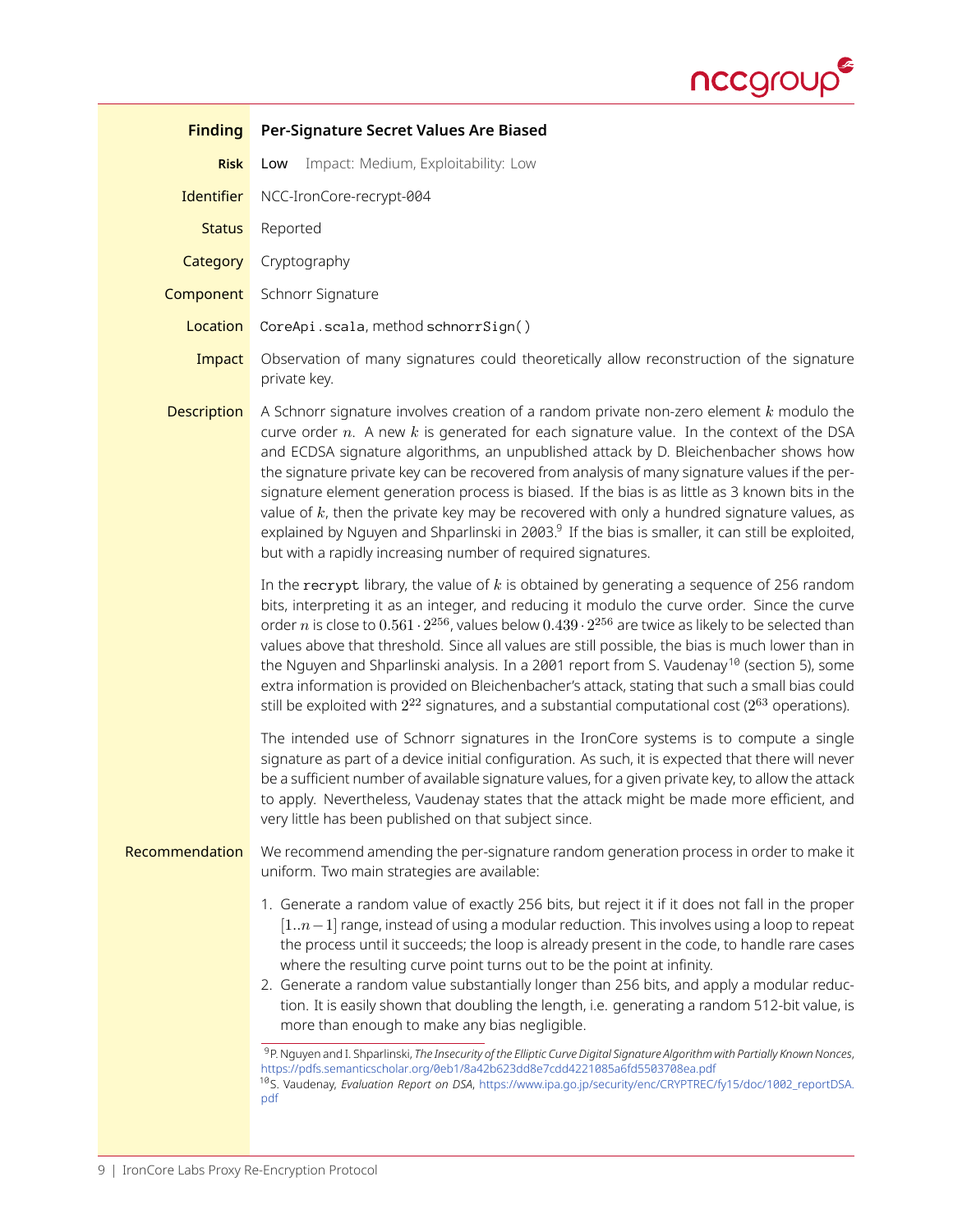

<span id="page-9-1"></span><span id="page-9-0"></span>

| <b>Finding</b>     | <b>Random Value Range Is Not Validated</b>                                                                                                                                                                                                                                                                                                                                                                                                                                                                                                                                                                                                                                                                                                                       |
|--------------------|------------------------------------------------------------------------------------------------------------------------------------------------------------------------------------------------------------------------------------------------------------------------------------------------------------------------------------------------------------------------------------------------------------------------------------------------------------------------------------------------------------------------------------------------------------------------------------------------------------------------------------------------------------------------------------------------------------------------------------------------------------------|
| <b>Risk</b>        | Impact: Medium, Exploitability: None<br>Low                                                                                                                                                                                                                                                                                                                                                                                                                                                                                                                                                                                                                                                                                                                      |
| Identifier         | NCC-IronCore-recrypt-005                                                                                                                                                                                                                                                                                                                                                                                                                                                                                                                                                                                                                                                                                                                                         |
| <b>Status</b>      | Reported                                                                                                                                                                                                                                                                                                                                                                                                                                                                                                                                                                                                                                                                                                                                                         |
| Category           | Data Validation                                                                                                                                                                                                                                                                                                                                                                                                                                                                                                                                                                                                                                                                                                                                                  |
| Component          | Random Generation                                                                                                                                                                                                                                                                                                                                                                                                                                                                                                                                                                                                                                                                                                                                                |
| Location           | CoreApi                                                                                                                                                                                                                                                                                                                                                                                                                                                                                                                                                                                                                                                                                                                                                          |
| Impact             | An improper random source behavior would fail to be detected, and then lead to breaches<br>in confidentiality of data.                                                                                                                                                                                                                                                                                                                                                                                                                                                                                                                                                                                                                                           |
| <b>Description</b> | Random values must be generated for all key generation and encryption operations. Current<br>recrypt implementation takes an IO[ByteVector] object as one of its parameters, and this<br>is supposed to produce sequences of random bytes on demand. The documentation states<br>that the object "should return a new cryptographically random ByteVector that is at least<br>32 bytes long on each invocation." Whenever a random value is needed, either modulo the<br>base field order $(p)$ or modulo the curve order $(r)$ , a single ByteVector instance is obtained,<br>interpreted as a big integer (with unsigned big-endian convention), and reduced modulo the<br>relevant value (p or $r$ ). <sup>11</sup>                                           |
|                    | Nothing in the implementation verifies that the source value has a length of at least 32 bytes.<br>If the externally provided implementation returns shorter values, then this is equivalent to<br>setting upper bits of the private value to zero, correspondingly reducing the cryptographic<br>strength. For instance, if the random ByteVector is only 16 bytes long, then generic discrete<br>logarithm algorithms will recover the private elements, and decrypt data, with cost only 2 <sup>64</sup> .<br>Such an issue would go undetected, because biased random generation does not have any<br>functional consequences.                                                                                                                               |
|                    | Moreover, when a larger curve is used, the "32 bytes" would not be enough.                                                                                                                                                                                                                                                                                                                                                                                                                                                                                                                                                                                                                                                                                       |
| Recommendation     | The provided IO[ByteVector] object should be invoked only by a dedicated function that<br>will check that the length of the returned sequence of bytes fulfills the security requirements;<br>that function may also invoke the source repeatedly and concatenate the obtained chunks<br>until the target length is reached. Extra care should be applied to the following points:                                                                                                                                                                                                                                                                                                                                                                               |
|                    | • The number of random bytes depends on the target modulus. Larger curves need more.<br>• To ensure uniform generation of values modulo an integer m of e bits (i.e. $2^{e-1} \le m < 2^e$ ),<br>the generator should get exactly $e$ random bits (possibly accumulating or truncating the<br>obtained random bytes), then interpret the random bits as an integer; if the resulting value<br>is not in the proper range, then it should be rejected, and the process restarted.<br>• The generation function should be parameterized with the proper range, e.g. "1 to $p-1$ "<br>for a random non-zero field element.<br>$\frac{11}{11}$ In the case of random values modulo the curve order, the reduction is implicit in the point multiplication algorithm. |
|                    |                                                                                                                                                                                                                                                                                                                                                                                                                                                                                                                                                                                                                                                                                                                                                                  |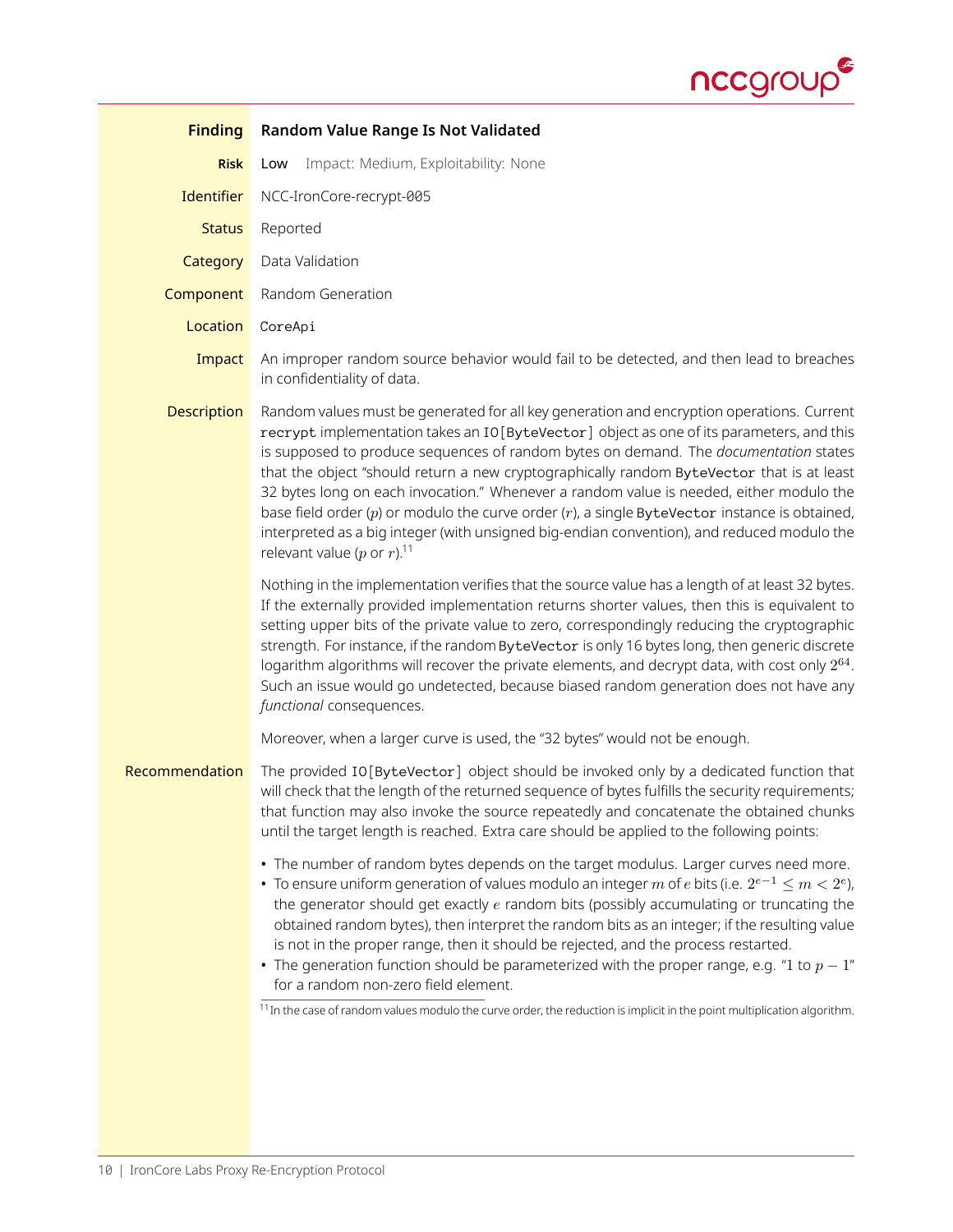

<span id="page-10-1"></span><span id="page-10-0"></span>

| <b>Finding</b> | <b>Implementation Is Not Constant-Time</b>                                                                                                                                                                                                                                                                                                                                                                                                                                                                                                                                                                                                                                                                                                                                                                                                                                                                                                                                           |  |
|----------------|--------------------------------------------------------------------------------------------------------------------------------------------------------------------------------------------------------------------------------------------------------------------------------------------------------------------------------------------------------------------------------------------------------------------------------------------------------------------------------------------------------------------------------------------------------------------------------------------------------------------------------------------------------------------------------------------------------------------------------------------------------------------------------------------------------------------------------------------------------------------------------------------------------------------------------------------------------------------------------------|--|
| <b>Risk</b>    | Impact: Medium, Exploitability: Undetermined<br>Informational                                                                                                                                                                                                                                                                                                                                                                                                                                                                                                                                                                                                                                                                                                                                                                                                                                                                                                                        |  |
| Identifier     | NCC-IronCore-recrypt-006                                                                                                                                                                                                                                                                                                                                                                                                                                                                                                                                                                                                                                                                                                                                                                                                                                                                                                                                                             |  |
| Status         | Reported                                                                                                                                                                                                                                                                                                                                                                                                                                                                                                                                                                                                                                                                                                                                                                                                                                                                                                                                                                             |  |
| Category       | Data Exposure                                                                                                                                                                                                                                                                                                                                                                                                                                                                                                                                                                                                                                                                                                                                                                                                                                                                                                                                                                        |  |
| Component      | Algebraic Primitives                                                                                                                                                                                                                                                                                                                                                                                                                                                                                                                                                                                                                                                                                                                                                                                                                                                                                                                                                                 |  |
| Location       | Fp, HomogeneousPoint                                                                                                                                                                                                                                                                                                                                                                                                                                                                                                                                                                                                                                                                                                                                                                                                                                                                                                                                                                 |  |
| Impact         | Side-channel attacks may reveal parts of private keys and secret data.                                                                                                                                                                                                                                                                                                                                                                                                                                                                                                                                                                                                                                                                                                                                                                                                                                                                                                               |  |
| Description    | The current recrypt implementation is not "constant-time," which means that timing attacks<br>may recover some secret data elements. Generally speaking, timing attacks exploit the fol-<br>lowing types of operations:                                                                                                                                                                                                                                                                                                                                                                                                                                                                                                                                                                                                                                                                                                                                                              |  |
|                | • Elementary operations with a data-dependent execution time (e.g. integer divisions).<br>· Data-dependent conditional jumps.<br>• Memory accesses at addresses that depend on secret data.                                                                                                                                                                                                                                                                                                                                                                                                                                                                                                                                                                                                                                                                                                                                                                                          |  |
|                | These last two elements can be exploited through cache attacks, which measure cache con-<br>tent status through timing.                                                                                                                                                                                                                                                                                                                                                                                                                                                                                                                                                                                                                                                                                                                                                                                                                                                              |  |
|                | In the current recrypt implementation, the following elements in particular are not constant-<br>time:                                                                                                                                                                                                                                                                                                                                                                                                                                                                                                                                                                                                                                                                                                                                                                                                                                                                               |  |
|                | · BigInt: Scala's standard implementation of big integers (which is Java's BigInteger when<br>running on the JVM) truncates values to their minimal mathematical length, and contains<br>many conditional jumps to handle special cases (e.g. zero).<br>• Curve operations: classic curve point doubling addition formulas include special cases:<br>- When one of the operands is the "point at infinity"<br>- When adding two points that are opposite to each other<br>- When adding two identical points<br>Management of such cases uses conditional jumps that depend on secret data.<br>• NAF: When multiplying a curve point by a scalar, recrypt uses a double-and-add algo-<br>rithm optimized through the use of a non-adjacent form, which allows making only one<br>curve point addition for every two doubling operations. Unfortunately, the use of a NAF<br>necessarily leaks information about the scalar, since additions will occur at data-dependent<br>moments. |  |
|                | Whether timing attacks are feasible depends on the library usage context. Most demon-<br>strations of timing attacks have been performed locally, i.e. from attacker-controlled code<br>running on the same hardware (possibly from another virtual machine running on a distinct<br>core on the same CPU). However, in lab conditions, remote timing attacks have been demon-<br>strated. <sup>12</sup>                                                                                                                                                                                                                                                                                                                                                                                                                                                                                                                                                                             |  |
| Recommendation | As a long-term goal, we recommend modifying the recrypt implementation to become<br>constant-time. This will require the following:                                                                                                                                                                                                                                                                                                                                                                                                                                                                                                                                                                                                                                                                                                                                                                                                                                                  |  |
|                | 1. Replace the implementation of modular arithmetics (Fp class, and BigInt) with a dedi-                                                                                                                                                                                                                                                                                                                                                                                                                                                                                                                                                                                                                                                                                                                                                                                                                                                                                             |  |
|                | <sup>12</sup> D. Boneh and D. Brumley, Remote timing attacks are practical, https://crypto.stanford.edu/~dabo/abstracts/ssl-timi<br>ng.html                                                                                                                                                                                                                                                                                                                                                                                                                                                                                                                                                                                                                                                                                                                                                                                                                                          |  |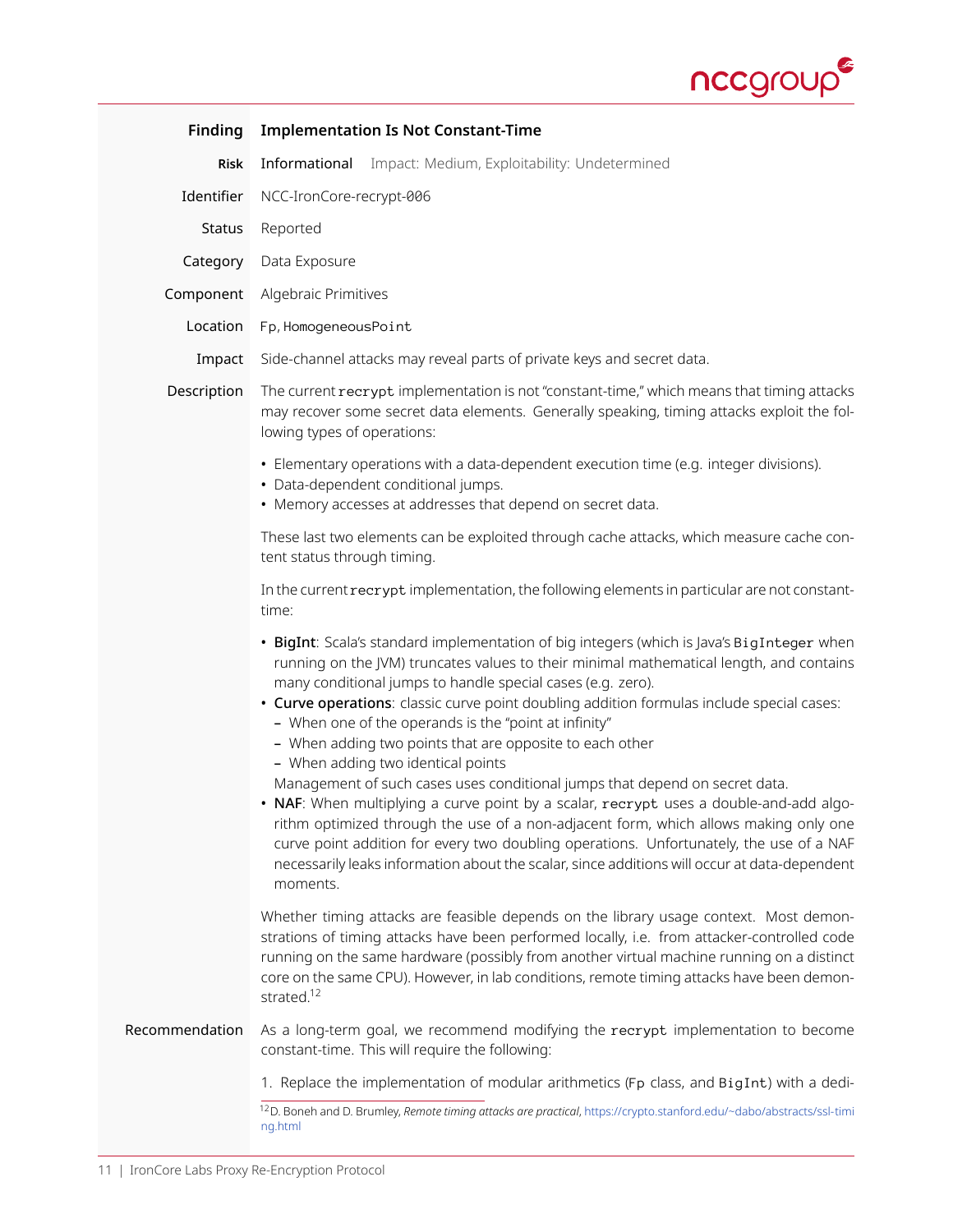

cated class that would use Montgomery's multiplication.

- 2. Switch curve operations to constant-time formulas. In particular, "complete" formulas<sup>[13](#page-11-0)</sup> remove the need for special case management code.
- 3. Replace NAF with a window-based optimization (with a constant-time array lookup) when multiplying a curve point with a secret scalar value. Note that the use of NAF in Miller's algorithm is not a problem, since in that case the non-adjacent form is over a fixed public value.

<span id="page-11-0"></span><sup>13</sup>See for instance: <https://eprint.iacr.org/2015/1060>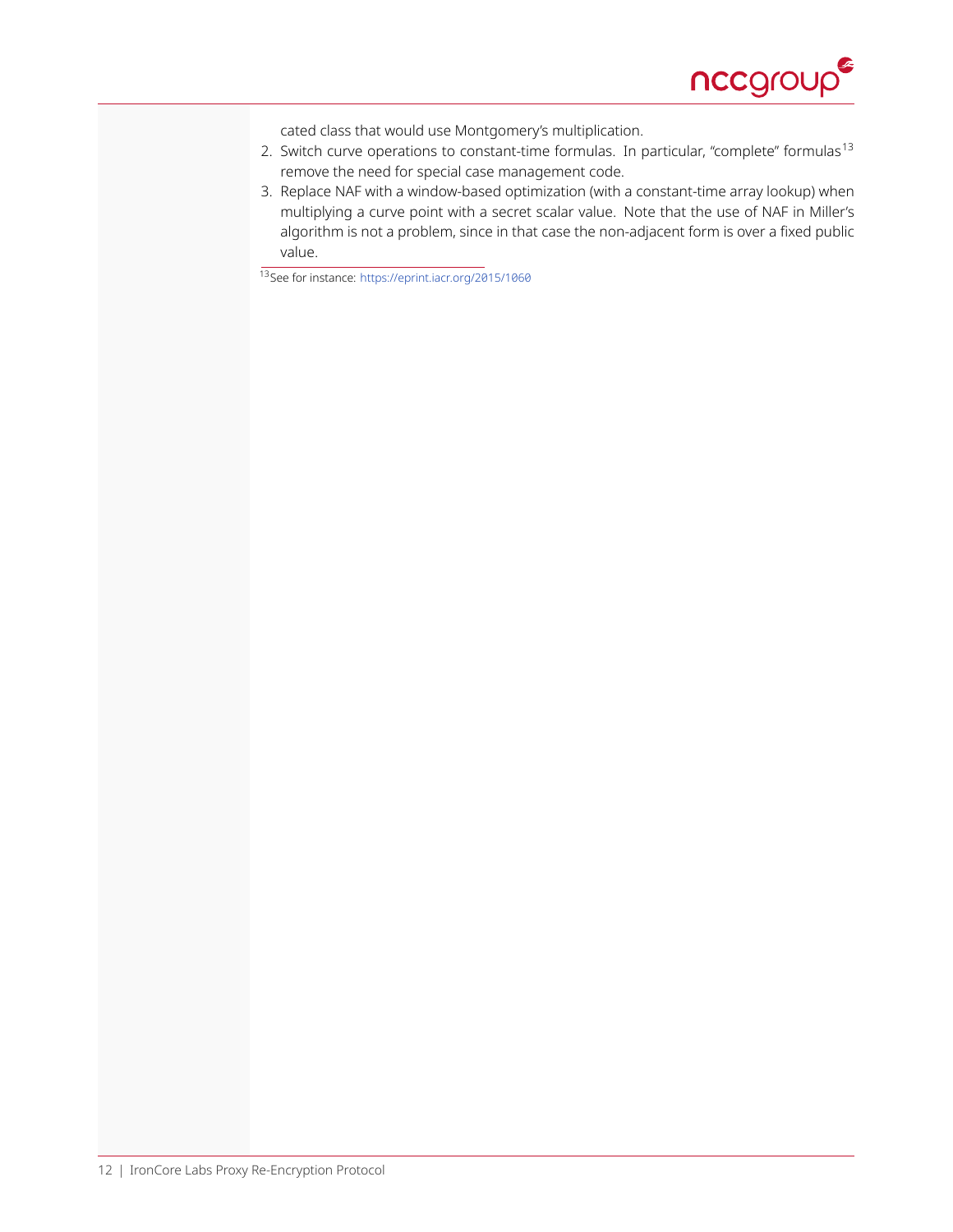# **Appendix A: Optimization Notes**



<span id="page-12-0"></span>This section describes various possible optimization strategies to help with secure integration and performance of the library.

### **Operations on the Base Field**

Current recrypt implementation of operations in the base field  $\mathbb{F}_p$  is based on the standard scala.math.BigInt from the Scala library, which itself wraps around java.math.BigInteger. In Oracle's JDK, BigInteger is implemented in pure Java; in Scala-js, a pure Scala implementation<sup>[14](#page-12-1)</sup> is used. Both are based on the same structure: big integers are represented as a sign, and a positive mantissa as a base- $2^{32}$  value (each "digit" is traditionally called a "limb"), which is contained in an array of 32-bit integers. These big-integer implementations provide little support for *modular* computations, though.

### **Multiplications**

recrypt's internal.Fp class performs multiplications by applying the operation on the underlying big integers, then reducing modulo the field order  $p$  with the remainder operator (%). This internally triggers the generic integer division algorithm.

A faster implementation strategy would be to use Montgomery multiplication. If a modular integer is represented as an array of n limbs in base W (e.g.  $n = 8$  and  $W = 2^{32}$ , for a 256-bit integer represented as an array of 32-bit integers), then we define the value  $R = W^n$  mod p. The *Montgomery representation* of a modular integer x is equal to  $xR$  mod p. The *Montgomery product* of x by y is  $xy/R$  mod p. The Montgomery product of the Montgomery representation of two integers is then the Montgomery representation of the product of the two integers:

$$
(xR)(yR)/R = (xy)/R \mod p
$$

Converting to and from Montgomery representation is easily done by applying a Montgomery product with the constants, respectively,  $R^2$  mod p and 1 mod p.

The implementation of the Montgomery product can be described as two regular intertwined multiplication loops. Notably, it is amenable to constant-time implementations and efficient loop-unrolling, since most of the algorithm jumps are independent of the processed values. For details on the Montogmery product, see chapter 14, especially algorithm 14.36, of the Handbook of Applied Cryptography.[15](#page-12-2)

The BigInt.modPow() method internally uses Montgomery multiplication. This allows a quick benchmark:

```
val e = java.math.BigInteger.ONE.shiftLeft(10000);
for (a <- 1 to 5) {
   var begin = System.currentTimeMillis();
   for (b <- 1 to 100) {
       x = x.modPow(e, p)
    }
    var end = System.currentTimeMillis();
    println(s"modPow: ${end - begin}")
    begin = System.currentTimeMillis();
    for (b <- 1 to 1000000) {
        y = Fp(y * y)}
    end = System.currentTimeMillis();
    println(s"Fp mul: ${end - begin}")
}
println(s"x = ${x}, y = ${y}")
```
Using OpenJDK 1.8.0\_151 on an 64-bit x86 system, this benchmark shows the modPow() method (hence Montgomery multiplication) to be about twice as fast as the implementation used in recrypt.

<span id="page-12-2"></span><span id="page-12-1"></span><sup>14</sup><https://github.com/scala-js/scala-js/blob/master/javalib/src/main/scala/java/math/BigInteger.scala> <sup>15</sup>The Handbook is freely downloadable at: <http://cacr.uwaterloo.ca/hac/>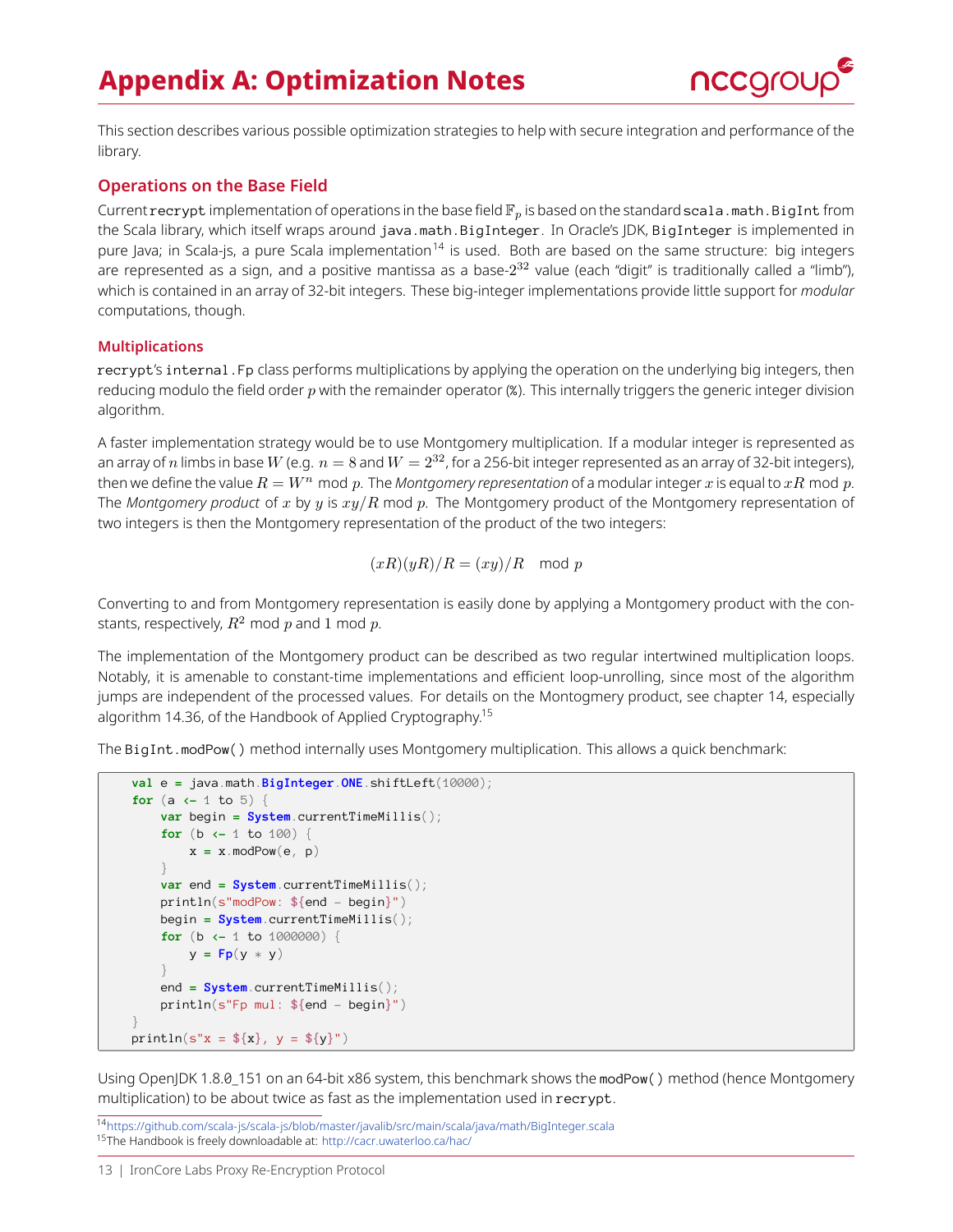

#### **Inversion**

Modular inversion is performed in recrypt using a custom extended Euclidean algorithm implementation (in the internal/package.scala file, method gcde()). However, scala.math.BigInt offers a dedicated modInverse() method. In Oracle's JDK, this maps to a *binary* GCD implementation, which is both asymptotically and practically faster. A simple benchmarck indicates that modInverse() is about four times faster than recrypt's implementation.

Even though inversion remains an expensive operation, with a cost of about 50 to 100 times that of a modular multiplication, it is important for performance to avoid inversion when possible. The use of projective or Jacobian coordinates for elliptic curve points, for instance, allows reducing the number of required inversions.

If a constant-time implementation is required, then inversion of x modulo  $p$  can be performed with a modular exponentation (with exponent  $e = p - 2$ ) that can be implemented in a constant-time way. For a 256-bit modulus, such an exponentiation will cost about 300 multiplications, thus slower than a binary GCD, but still not intolerably slower if the overall algorithm took care to reduce the total number of inversions.

#### **Limb Size**

Both java.math.BigInteger (JVM) and scala.math.BigInt (Scala-js implementation) use 32-bit limbs. This is not necessarily optimal.

WebAssembly offers explicit 32-bit and 64-bit integer types. The multiplication on 64-bit integers yields only the low 64 bits of the result; the high 64 bits are inaccessible, even though the underlying hardware may be able to compute them (at least on 64-bit architectures). Thus, limbs shall be no more than 32 bits in size, so that intermediate products are not truncated.

However, a slightly smaller limb size may yield better performance. When using limbs of  $t$  bits, the inner loop of a Montgomery product uses intermediate values of  $2t+1$  bits in size; if using 32-bit limbs, then these values have a size of 65 bits, which does not fit into a single variable or register. Instead, the operations must be broken into two separate carry propagation loops, which impacts performance. Experiments on C implementations show that using 31-bit limbs promotes performance, making multiplications up to twice as fast. The extra bit in each limb is also convenient for expressing carry propagation in constant-time code.

Plain JavaScript, however, has a unique arithmetic type, which is double-precision floating point numbers. JavaScript JIT compilers try to map operations to 32-bit integers when possible, but this cannot be done in all generality for multiplications: the multiplication of two 32-bit integers yields a 64-bit value that exceeds the 53 bits of precision allowed by IEEE 754 double-precision values. JavaScript semantics therefore mandate rounding, which does not yield the same results as truncation to the low 32 bits. For that reason, asm.js, a predecessor to WebAssembly, mandated a Math.imul function to provide the low 32 bits of a product of two 32-bit integers. Even if present on a specific implementation, though, Math. imul does not help with big integers.

If targeting a pure JavaScript output, then a better implementation would use 26-bit limbs, encoded as floating-point values. Specifically, a limb of value  $w$  (with  $0\leq w < 2^{26}$ ) would be encoded as a double-precision value  $2^{-13}w$ . A product of two such values yields a result that can be represented with no loss of information; moreover, the "high" half of the result (26 bits) can be obtained with an efficient truncating conversion to integers (cvttsd2si opcode in x86 assembly).

### **Elliptic Curve Point Additions**

The AffinePoint and HomogeneousPoint classes implement operations on elliptic curve points.<sup>[16](#page-13-0)</sup> AffinePoint is a straightforward application of the curve formulas, thus requiring a modular division, which is expensive. HomogeneousPoint uses projective coordinates to avoid modular inversions (one inversion will still be needed at some point, but possibly after many point additions).

<span id="page-13-0"></span><sup>16</sup>The AffinePoint class was removed from version 11.0.0-SNAPSHOT.

<sup>14 |</sup> IronCore Labs Proxy Re-Encryption Protocol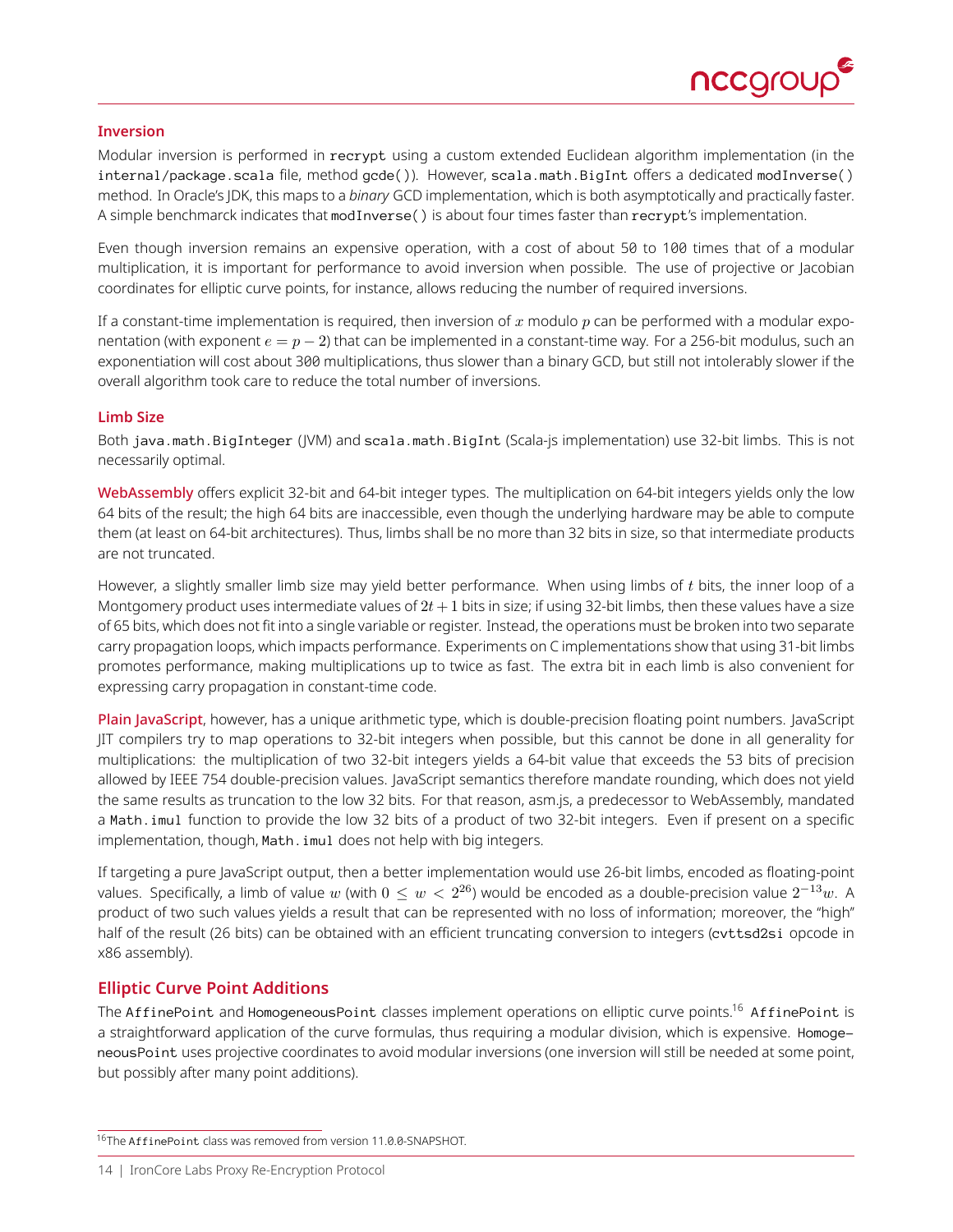

The formulas used in HomogeneousPoint entail the following costs:

- double(): 12 multiplications
- add(): 20 multiplications (including 4 multiplications for an initial comparison, to use double() instead when required)

Some of these multiplications are squarings. These counts do not include multiplications by small integers, since these can be implemented more efficiently than generic products.

Better formulas exist. Classic implementations use *Jacobian coordinates*, in which a point  $(x, y)$  is represented by a triplet  $(X:Y:Z)$ , which is such that  $x=X/Z^2$  and  $y=Y/Z^3$ . In such a representation, the costs of doub1e( ) and add() are 8 and 16 multiplications, respectively.<sup>[17](#page-14-0)</sup> Mixed-coordinates addition, when one of the operands is in affine coordinates (i.e.  $Z = 1$ ) is only 11 multiplications. Moreover, the equality test to fall back to doubling can be integrated in the evaluation with negligible cost.

Complete formulas have later been found by Marc Joye,<sup>[18](#page-14-1)</sup> and then even better formulas by Joost Renes, Craig Castello and Lejla Batina.<sup>[19](#page-14-2)</sup> These formulas work over projective coordinates and have a cost of 12 multiplications for a curve of equation  $y^2=x^3+b$  with a small constant  $b$  (11 multiplications for mixed-coordinates addition). These are *complete* formulas, that have no special case, $^{20}$  $^{20}$  $^{20}$  and thus also work when the two inputs are the same point, or are two opposite points. There are nevertheless specialized doubling formulas that require only 8 multiplications, a cost similar to that offered by Jacobian coordinates.

Use of the Renes-Castello-Batina formulas would provide substantial performance improvements over the current implementation in recrypt, while at the same time removing special cases, which would make the implementation simpler and more amenable to a future constant-time implementation.

### **Miller's Algorithm**

Miller's Algorithm powers the first half of the Ate pairing computation, an essential and computationally expensive part of the proxy re-encryption protocol. Conceptually, it consists in an evaluation of a high-degree rational function over a curve point. That function can be expressed as a product of simple rational functions that correspond to lines on the plane. Evaluation will consist of log  $r$  "doublings" (function InternalApi.doubleLineEval() in recrypt) and about  $(\log r)/2$  "adds" (InternalApi.addLineEval()), following a non-adjacent form representation of the base curve order r.

Each of doubleLineEval() and addLineEval(), in its current form, implies two inversions in  $\mathbb{F}_{p^2}$ . Each inversion requires one inversion in  $\mathbb{F}_p$ . Since such operations are very expensive (cost is similar to 50 to 100 multiplications), these inversions represent the vast majority of the current implementation cost.

A more efficient strategy would use rational numbers. Since the values obtained are simply multiplied together, each could be represented as a fraction numerator/denominator. The numerators and denominators would then be multiplied together. Only at the end of Miller's algorithm would a single inversion (in  $\mathbb{F}_{p^{12}}$ ) be needed.

Retest result: the representation of intermediate values as fractions, as suggested above, has been implemented in version 11.0.0-SNAPSHOT.

<span id="page-14-1"></span><span id="page-14-0"></span> $^{17}$ Cost is 9 multiplications for doubling in general; however, in curve  $y^2=x^3+ax+b$ , one multiplication can be avoided if  $a=0$  or  $a=-3.$ <sup>18</sup>M. Joye, *Complete Addition Formulæ for Elliptic Curves*, <http://joye.site88.net/techreps/complete.pdf>

<span id="page-14-2"></span><sup>19</sup>J. Renes, C. Castello, and L. Batina, *Complete addition formulas for prime order elliptic curves*, <https://eprint.iacr.org/2015/1060>

<span id="page-14-3"></span> $^{20}$ The formulas have one case that they do not support correctly, which is when the difference of the two operands is a point of order  $2$ . However, when working on the  $r$ -torsion subgroup of a curve, with  $r$  an odd prime, there are no points of order 2, and this case does not happen in practice.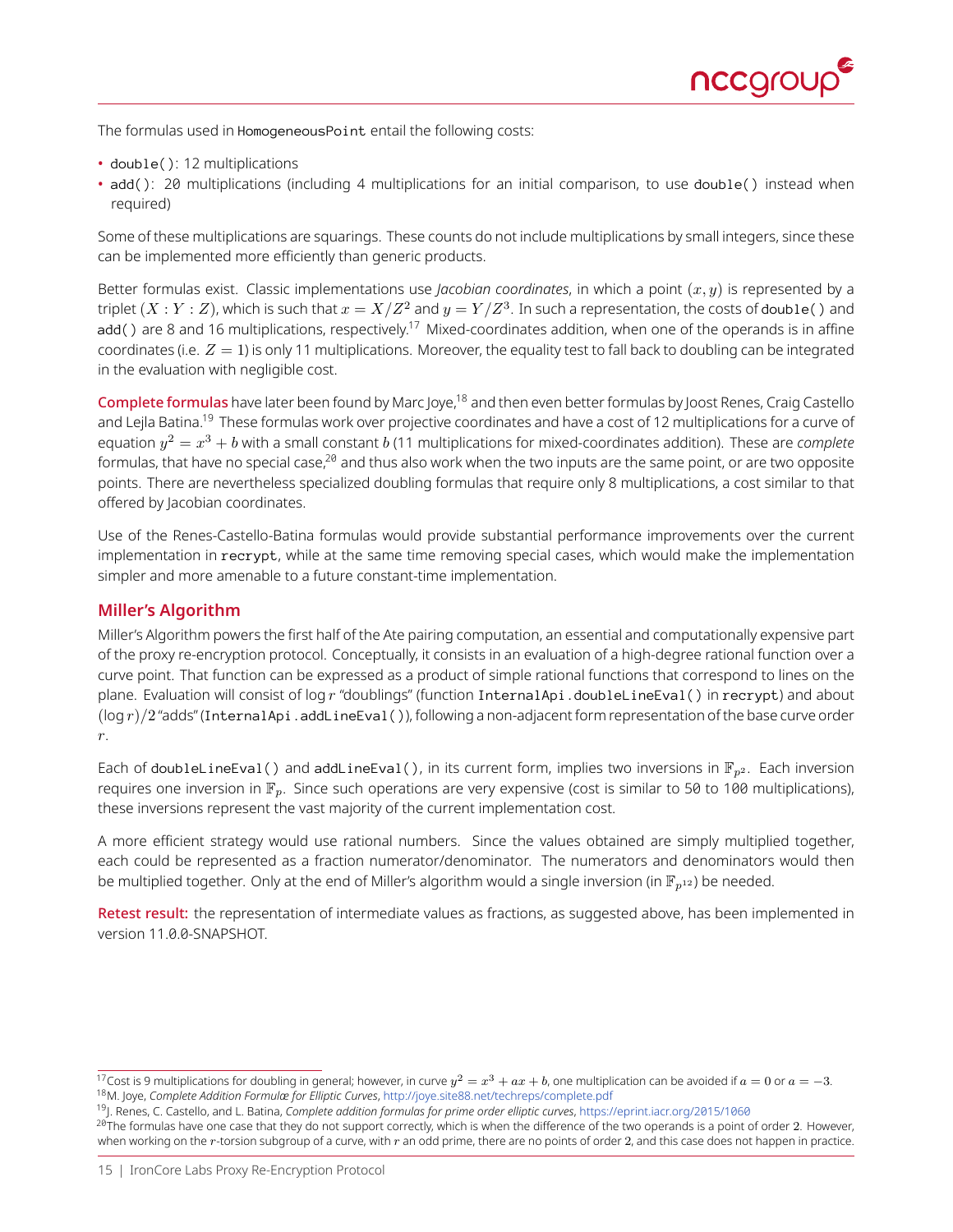# **Appendix B: Finding Field Definitions**



<span id="page-15-0"></span>The following sections describe the risk rating and category assigned to issues NCC Group identified.

### **Risk Scale**

NCC Group uses a composite risk score that takes into account the severity of the risk, application's exposure and user population, technical difficulty of exploitation, and other factors. The risk rating is NCC Group's recommended prioritization for addressing findings. Every organization has a different risk sensitivity, so to some extent these recommendations are more relative than absolute guidelines.

### **Overall Risk**

Overall risk reflects NCC Group's estimation of the risk that a finding poses to the target system or systems. It takes into account the impact of the finding, the difficulty of exploitation, and any other relevant factors.

- **Critical** Implies an immediate, easily accessible threat of total compromise.
- **High** Implies an immediate threat of system compromise, or an easily accessible threat of large-scale breach.
- **Medium** A difficult to exploit threat of large-scale breach, or easy compromise of a small portion of the application.
	- **Low** Implies a relatively minor threat to the application.
- **Informational** No immediate threat to the application. May provide suggestions for application improvement, functional issues with the application, or conditions that could later lead to an exploitable finding.

#### **Impact**

Impact reflects the effects that successful exploitation upon the target system or systems. It takes into account potential losses of confidentiality, integrity and availability, as well as potential reputational losses.

- **High** Attackers can read or modify all data in a system, execute arbitrary code on the system, or escalate their privileges to superuser level.
- **Medium** Attackers can read or modify some unauthorized data on a system, deny access to that system, or gain significant internal technical information.
	- **Low** Attackers can gain small amounts of unauthorized information or slightly degrade system performance. May have a negative public perception of security.

#### **Exploitability**

Exploitability reflects the ease with which attackers may exploit a finding. It takes into account the level of access required, availability of exploitation information, requirements relating to social engineering, race conditions, brute forcing, etc, and other impediments to exploitation.

- **High** Attackers can unilaterally exploit the finding without special permissions or significant roadblocks.
- **Medium** Attackers would need to leverage a third party, gain non-public information, exploit a race condition, already have privileged access, or otherwise overcome moderate hurdles in order to exploit the finding.
	- **Low** Exploitation requires implausible social engineering, a difficult race condition, guessing difficult-toguess data, or is otherwise unlikely.